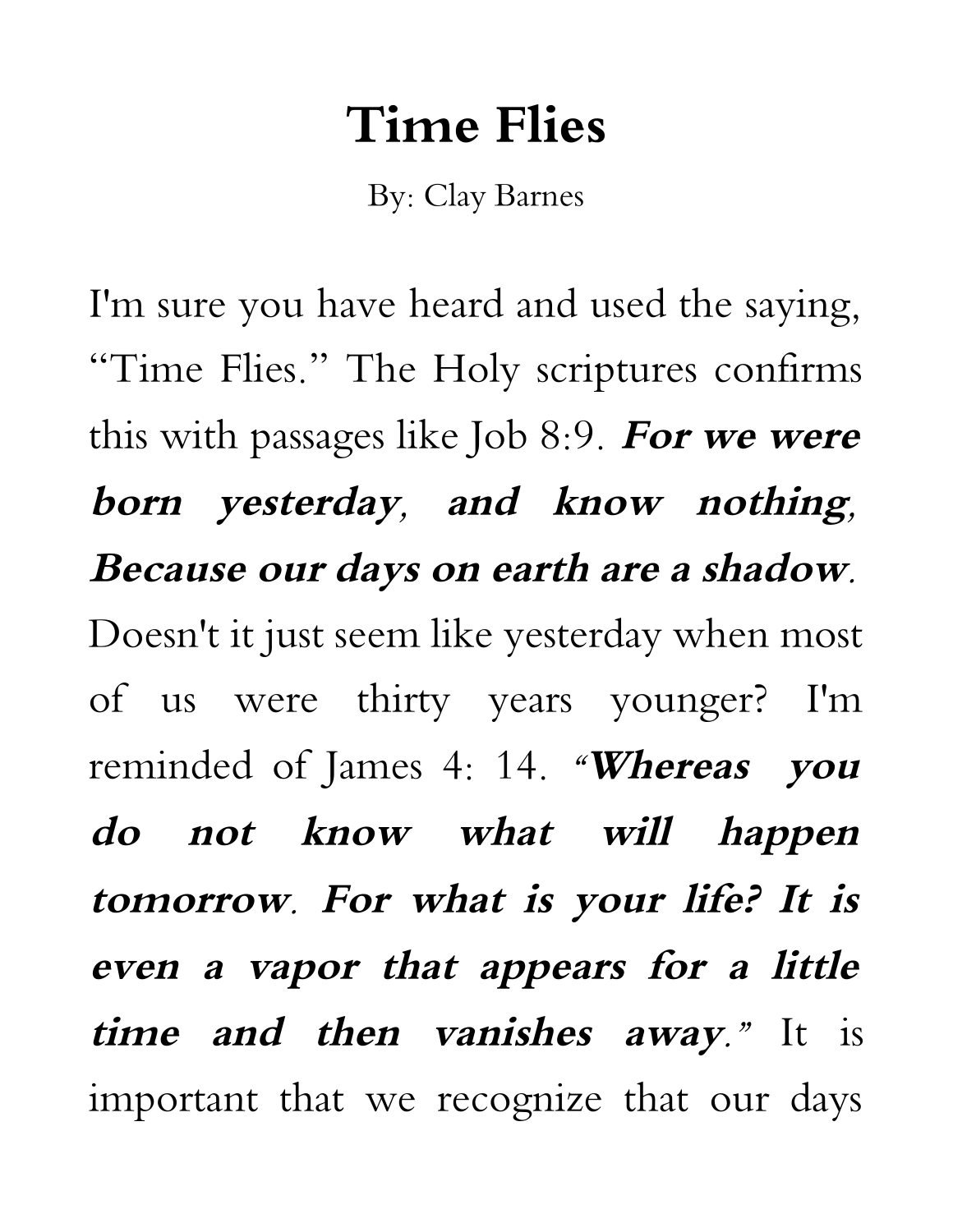are numbered and that in fact we will stand before our God and give account of the things we have done in the time we have had here on earth. Let's look at Matthew 12: 36 and look at what Jesus says. **"But I say to you that for every idle word men may speak, they will give account of it in the day of judgment."** I'm afraid too many times we are caught up with everyday life and give no thought to the coming judgment or taking inventory of our life on a daily basis. The Lord has what we need to be approved by him in the last day. Hebrews 2:3 reflects this. **How shall we escape if we neglect so great a salvation, which at the first began to be spoken by the**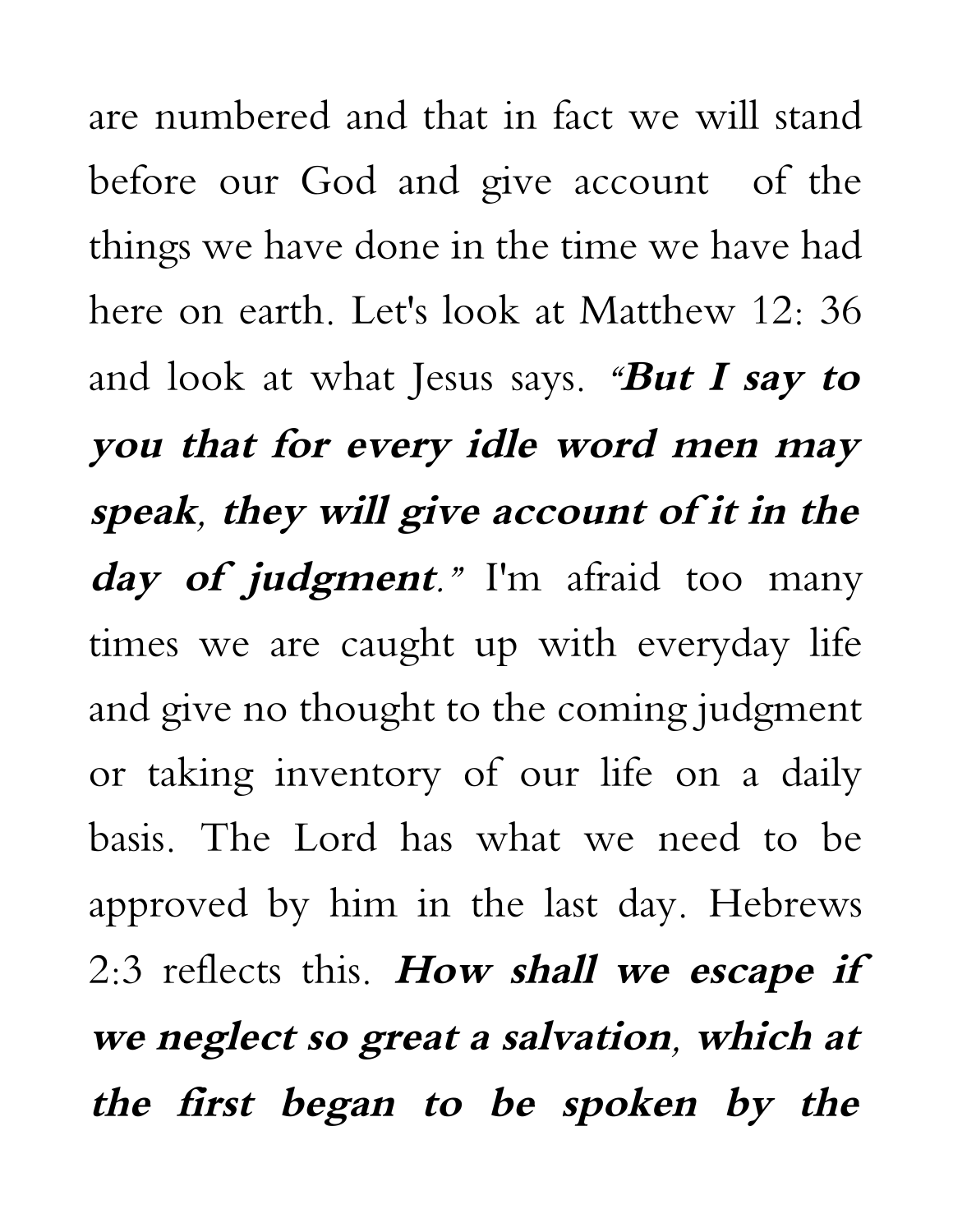**Lord, and was confirmed to us by those who heard Him, God also bearing witness both with signs and wonder, with various miracles, and gifts of the Holy Spirit, according to His own will?** We cannot be expected to be judged favorably if we do not take advantage of this Salvation that's free. As time flies we keep putting off the Salvation that we need so desperately. We need not be like Felix and wait until it's possibly too late. Acts 24: 25. **Now as he reasoned about righteousness, self-control, and the judgment to come, Felix was afraid and answered, "Go away for now; when <sup>I</sup>**